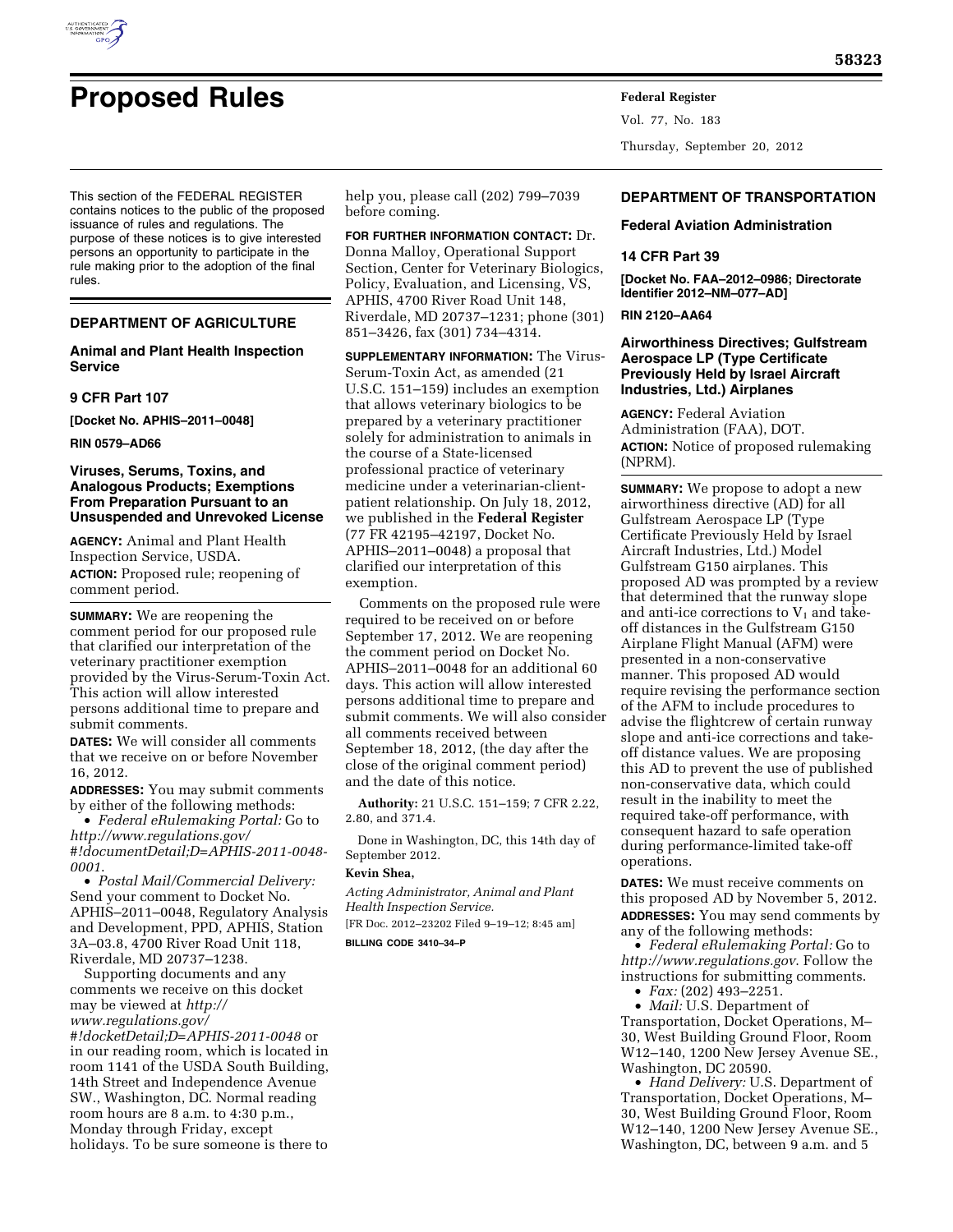p.m., Monday through Friday, except Federal holidays.

For service information identified in this proposed AD, contact Gulfstream Aerospace Corporation, P.O. Box 2206, Mail Station D–25, Savannah, GA 31402–2206; telephone 800–810–4853; fax 912–965–3520; email *[pubs@gulfstream.com;](mailto:pubs@gulfstream.com)* Internet *[http://](http://www.gulfstream.com/product_support/technical_pubs/pubs/index.htm)  [www.gulfstream.com/product](http://www.gulfstream.com/product_support/technical_pubs/pubs/index.htm)*\_*support/ technical*\_*[pubs/pubs/index.htm](http://www.gulfstream.com/product_support/technical_pubs/pubs/index.htm)*. You may review copies of the referenced service information at the FAA, Transport Airplane Directorate, 1601 Lind Avenue SW., Renton, WA. For information on the availability of this material at the FAA, call 425–227–1221.

### **Examining the AD Docket**

You may examine the AD docket on the Internet at *[http://](http://www.regulations.gov)* 

*[www.regulations.gov](http://www.regulations.gov)*; or in person at the Docket Operations office between 9 a.m. and 5 p.m., Monday through Friday, except Federal holidays. The AD docket contains this proposed AD, the regulatory evaluation, any comments received, and other information. The street address for the Docket Operations office (telephone (800) 647–5527) is in the **ADDRESSES** section. Comments will be available in the AD docket shortly after receipt.

**FOR FURTHER INFORMATION CONTACT:** Tom Groves, Aerospace Engineer, International Branch, ANM–116, Transport Airplane Directorate, FAA, 1601 Lind Avenue SW., Renton, WA 98057–3356; telephone 425–227–1503; fax 425–227–1149.

# **SUPPLEMENTARY INFORMATION:**

## **Comments Invited**

We invite you to send any written relevant data, views, or arguments about this proposed AD. Send your comments to an address listed under the **ADDRESSES** section. Include ''Docket No. FAA–2012–0986; Directorate Identifier 2012–NM–077–AD'' at the beginning of your comments. We specifically invite comments on the overall regulatory, economic, environmental, and energy aspects of this proposed AD. We will consider all comments received by the closing date and may amend this proposed AD based on those comments.

We will post all comments we receive, without change, to *[http://](http://www.regulations.gov) [www.regulations.gov,](http://www.regulations.gov)* including any personal information you provide. We will also post a report summarizing each substantive verbal contact we receive about this proposed AD.

### **Discussion**

The Civil Aviation Authority of Israel (CAAI), which is the aviation authority for Israel, has issued Israeli

Airworthiness Directive 01–12–02–02, dated March 2, 2012 (referred to after this as ''the MCAI''), to correct an unsafe condition for the specified products. The MCAI states:

This [Israeli] AD mandates revised limitations in the G150 AFM, pertaining to the Performance Section. Each operator must incorporate Temporary Rev.3 to the G150 AFM.

The unsafe condition is the use of published non-conservative data, which could result in the inability to meet the required take-off performance, with consequent hazard to safe operation during performance-limited take-off operations. You may obtain further information by examining the MCAI in the AD docket.

### **Relevant Service Information**

Gulfstream has issued Gulfstream G150 Temporary Revision 3, dated December 14, 2011, to Section V, Performance, of the Gulfstream G150 AFM. The actions described in this service information are intended to correct the unsafe condition identified in the MCAI.

### **FAA's Determination and Requirements of This Proposed AD**

This product has been approved by the aviation authority of another country, and is approved for operation in the United States. Pursuant to our bilateral agreement with the State of Design Authority, we have been notified of the unsafe condition described in the MCAI and service information referenced above. We are proposing this AD because we evaluated all pertinent information and determined an unsafe condition exists and is likely to exist or develop on other products of the same type design.

#### **Costs of Compliance**

Based on the service information, we estimate that this proposed AD would affect about 56 products of U.S. registry. We also estimate that it would take about 1 work-hour per product to comply with the basic requirements of this proposed AD. The average labor rate is \$85 per work-hour. Based on these figures, we estimate the cost of the proposed AD on U.S. operators to be \$4,760, or \$85 per product.

# **Authority for This Rulemaking**

Title 49 of the United States Code specifies the FAA's authority to issue rules on aviation safety. Subtitle I, section 106, describes the authority of the FAA Administrator. ''Subtitle VII: Aviation Programs,'' describes in more detail the scope of the Agency's authority.

We are issuing this rulemaking under the authority described in ''Subtitle VII, Part A, Subpart III, Section 44701: General requirements.'' Under that section, Congress charges the FAA with promoting safe flight of civil aircraft in air commerce by prescribing regulations for practices, methods, and procedures the Administrator finds necessary for safety in air commerce. This regulation is within the scope of that authority because it addresses an unsafe condition that is likely to exist or develop on products identified in this rulemaking action.

#### **Regulatory Findings**

We determined that this proposed AD would not have federalism implications under Executive Order 13132. This proposed AD would not have a substantial direct effect on the States, on the relationship between the national Government and the States, or on the distribution of power and responsibilities among the various levels of government.

*For the reasons discussed above, I certify this proposed regulation:* 

1. Is not a ''significant regulatory action'' under Executive Order 12866;

2. Is not a ''significant rule'' under the DOT Regulatory Policies and Procedures (44 FR 11034, February 26, 1979);

3. Will not affect intrastate aviation in Alaska; and

4. Will not have a significant economic impact, positive or negative, on a substantial number of small entities under the criteria of the Regulatory Flexibility Act.

We prepared a regulatory evaluation of the estimated costs to comply with this proposed AD and placed it in the AD docket.

#### **List of Subjects in 14 CFR Part 39**

Air transportation, Aircraft, Aviation safety, Incorporation by reference, Safety.

#### **The Proposed Amendment**

Accordingly, under the authority delegated to me by the Administrator, the FAA proposes to amend 14 CFR part 39 as follows:

## **PART 39—AIRWORTHINESS DIRECTIVES**

1. The authority citation for part 39 continues to read as follows:

**Authority:** 49 U.S.C. 106(g), 40113, 44701.

#### **§ 39.13 [Amended]**

2. The FAA amends § 39.13 by adding the following new AD:

**Gulfstream Aerospace LP (Type Certificate Previously Held by Israel Aircraft**